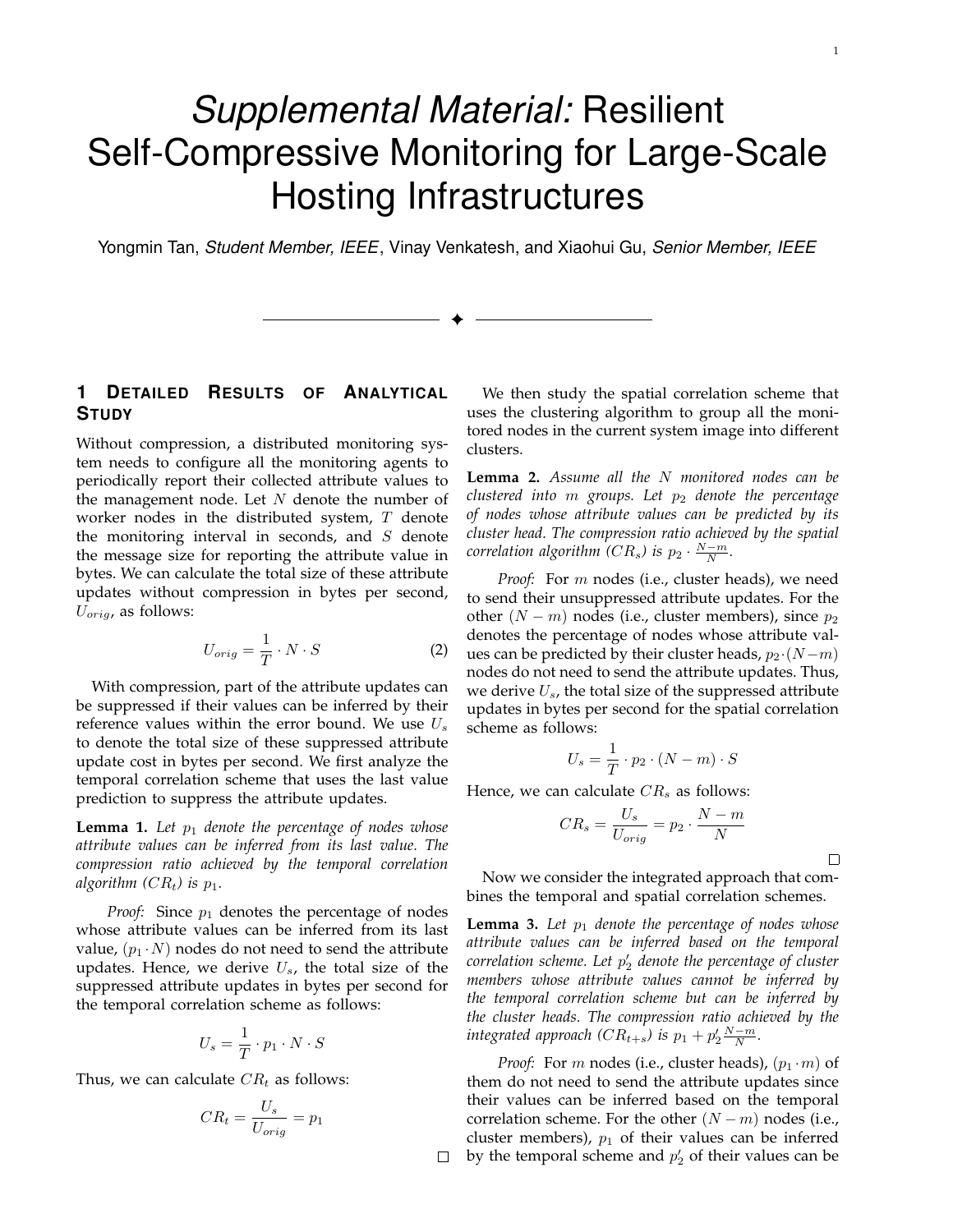inferred by the cluster heads. Hence, there is totally  $(p_1 + p'_2) \cdot (N - m)$  nodes do not need to send their attribute updates. We can derive  $U_s$ , the total size of the suppressed attribute updates in bytes per second for the integrated "temporal+spatial" correlation scheme as follows:

$$
U_s = \frac{1}{T}(p_1 \cdot m + (p_1 + p'_2) \cdot (N - m)) \cdot S
$$

Thus, we can calculate  $CR_{t+s}$  as follows:

$$
CR_{t+s} = \frac{U_s}{U_{orig}} = p_1 + p_2' \frac{N-m}{N}
$$

Next, we analyze the neighbor search algorithm and RCM. We put their analysis together since they only differ in the reference block search patterns. For these two schemes, we always use the temporal correlation scheme first to check whether the current attribute value can be inferred by the last value. We also need to take the training overhead into account since no compression can be achieved during the training phase.

**Lemma 4.** Let  $p_1$  denote the percentage of nodes that can *be inferred by the temporal correlation scheme,*  $p_4$  *denote the percentage of nodes whose attribute values cannot be inferred by the temporal correlation scheme but can be inferred by its reference block value. Let denote the number of reference images in one training round, denote the number of training rounds, and denote the number of images in one compression phase. The average compression ratio achieved by RCM (* $CR_{RCM}$ *) is*  $\frac{L \cdot (p_1 + p_4)}{I + R - 1 + L}$ *. When*  $I + R \ll L$ ,  $CR'_{RCM} = p_1 + p_4$ .

*Proof:* Let us consider a period that contains one training phase and one compression phase of RCM. The training phase has  $(I + R - 1)$  system images. During the training phase, we need to send complete and unsuppressed attribute updates for the optimal reference block search algorithm. The compression phase has  $L$  system images. For the  $N$  nodes in one image,  $p_1$  of their values can be inferred by the temporal scheme and  $p_4$  of their values can be inferred by the reference block values. The total number of nodes that do not need to send their attribute updates during the compression phase are  $L \cdot (p_1 + p_4) \cdot N$ . Hence, we can derive  $U_s$ , the total size of the suppressed attribute updates in bytes per second for RCM as follows:

$$
U_s = \frac{L \cdot (p_1 + p_4) \cdot N \cdot S}{(I + R - 1 + L) \cdot T}
$$

Thus, we can calculate  $CR_{RCM}$  as follows:

$$
CR_{RCM} = \frac{U_s}{U_{orig}} = \frac{L \cdot (p_1 + p_4)}{I + R - 1 + L}
$$

When  $I + R \ll L$ ,  $CR_{RCM}$  can be approximated as:  $CR'_{RCM} = p_1 + p_4.$ 

 $\Box$ 

After we have analyzed different compression schemes individually, now we compare the compression capability of RCM with the most powerful correlation-based scheme: the integrated "temporal+spatial" correlation scheme.

**Proposition 1.** *The compression ratio of RCM is larger than the compression ratio of the integrated temporal*+spatial correlation scheme (i.e.,  $CR_{RCM} > CR_{t+s}$ ) *if each search path in the RCM's reference block search algorithm always covers the corresponding cluster head.*

*Proof:* Based on Lemma 3, we have  $CR_{t+s} = p_1 +$  $p'_2 \frac{N-m}{N}$ . Now we further analyze  $p'_2$ .

The spatial correlation scheme uses  $k$ -medoid clustering to form  $m$  clusters among  $N$  nodes in the current image.  $p'_2$  is defined as the percentage of cluster members whose attribute values cannot be inferred by the temporal correlation scheme but can be inferred by  $m$  cluster heads.

Let  $P_{bI}$  denote the percentage of nodes whose attribute values can be inferred by the best reference block value obtained by RCM in the current system image. For each node, if the search path in the RCM's reference block search algorithm covers the cluster head for this node, RCM achieves no lower compression ratio than the spatial correlation scheme, that is,  $P_{b_I}$  is no smaller than  $p'_2$ :

$$
P_{b_I} \ge p_2' \tag{3}
$$

In RCM, the compression phase is much larger than the training phase. According to Lemma 4, if  $I + R \ll L$ , the "zero compression" impact caused by the training phase will be negligible. Thus,  $CR_{RCM}$ can be approximated by  $p_1 + p_4$ . Now we further analyze  $p_4$ .

We define  $P_{b_i}$  as the percentage of nodes whose attribute values can be inferred by the best reference block found by RCM in the *i*'th reference image. Since RCM picks the reference block that achieves the highest compression ratio among  $I$  best reference blocks as the final reference block, we can derive the following relation between  $p_4$  and  $P_{b_i}$   $(i = 1, 2, ..., I)$ :

$$
p_4 \geq max(P_{b_1}, P_{b_2}, \dots, P_{b_I})
$$
 (4)

By concatenating inequality (4) and (3), we can get  $p_4 \geq p'_2$ . Based on Lemma 3 and Lemma 4, we can derive the following relation:

$$
CR'_{RCM} = p_1 + p_4 \ge p_1 + p'_2 > p_1 + p'_2 \frac{N - m}{N} = CR_{t+s}
$$
\n(5)

Hence, the compression ratio achieved by RCM is larger than the integrated temporal+spatial correlation scheme if every search path in the RCM's reference block search algorithm always covers the corresponding cluster head. The intuition behind this analytical result is that RCM always employs a broader search range (i.e.,  $I$  recent system images)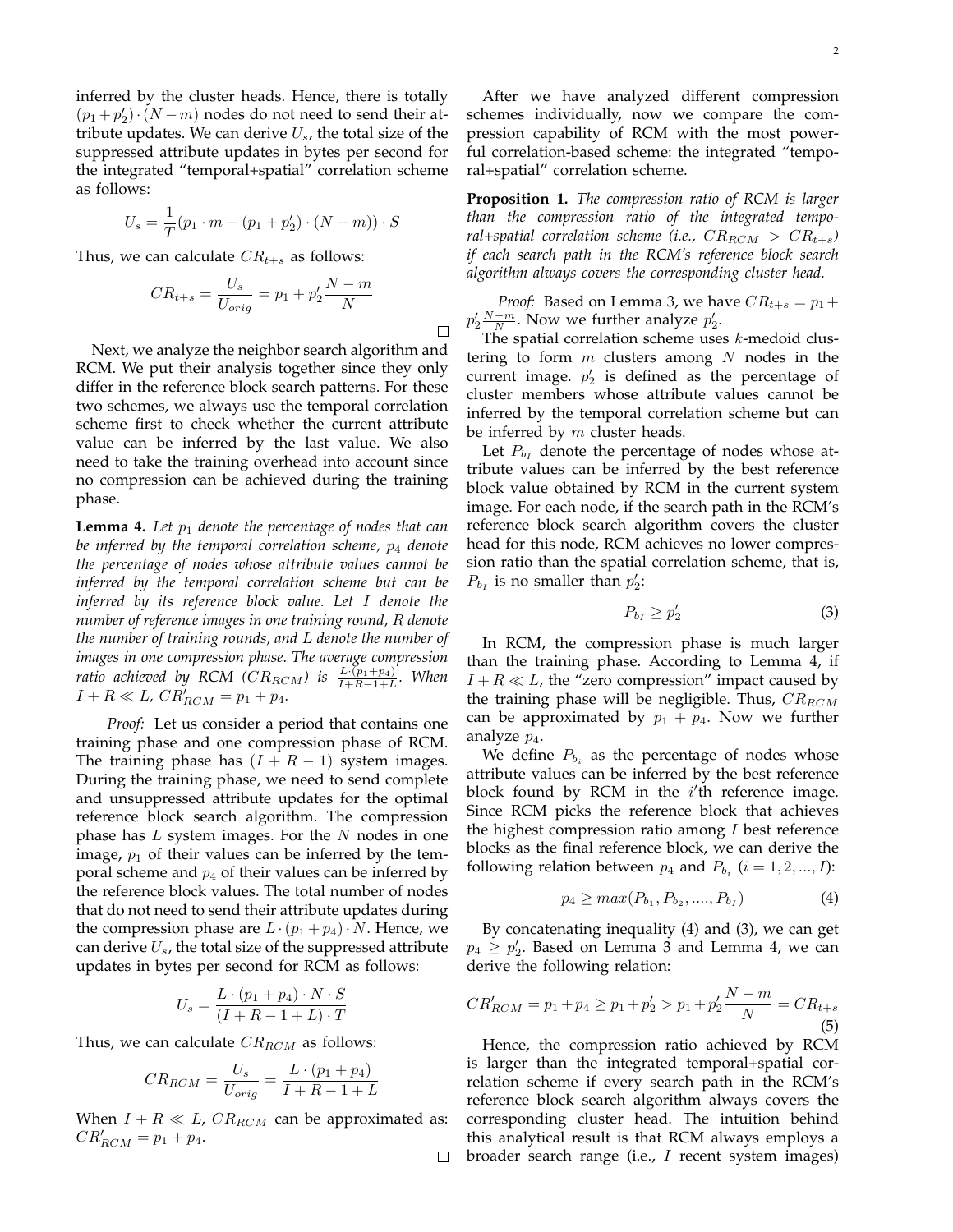than the temporal+spatial correlation scheme that only searches the current image.

 $\Box$ 

Furthermore, we compare the compression capability of RCM with the neighbor search algorithm.

**Proposition 2.** *The compression ratio of RCM is larger than the compression ratio of the neighbor search scheme*  $(i.e., CR_{RCM} > CR_{neighbor}).$ 

*Proof:* Let  $p_3$  denote the percentage of nodes whose attribute values cannot be inferred by the temporal correlation scheme but can be inferred by its reference block value found by the neighbor search algorithm. Since the neighbor search algorithm uses the same online training process as RCM and only differs in the reference block search algorithm, we can leverage Lemma 4 to calculate *CR*<sub>neighbor</sub>. Since *I*, *R* and *L* are all constant,  $CR_{RCM}/CR_{neighbor}$  =  $(p_1+p_4)/(p_1+p_3)$ . Now we only need to prove  $p_4 > p_3$ .

Let  $N_3$  denote the number of nodes whose attribute values cannot be inferred by the temporal correlation scheme but can be inferred by its reference block value found by the neighbor search algorithm. Let  $N_4$ denote the number of nodes whose attribute values cannot be inferred by the temporal correlation scheme but can be inferred by its reference block value found by RCM. Thus, we have  $N_3 = N \cdot p_3$  and  $N_4 = N \cdot p_4$ . Intuitively, the probability of finding the best reference block for the current block can be increased by applying a broader search range to the reference images. Therefore,  $N_3$  and  $N_4$  are proportional to the number of candidate blocks examined by the neighbor search algorithm and RCM.

The neighbor search algorithm examines eight surrounding blocks in  $I$  reference images in each training window. Hence,  $N_3$  follows the following proportional relation:

$$
N_3 \propto I \cdot 8, \quad (I \ge 1) \tag{6}
$$

RCM's reference block search algorithm checks eight neighboring blocks in each large diamond search and four neighboring blocks in the final small diamond search. Let  $l_i$  denote the number of large diamond searches for the  $i'$ <sup>th</sup> reference image ( $l_i \geq 1$ ). Thus,  $N_4$  follows the following proportional relation:

$$
N_4 \propto \sum_{i=1}^{I} (8 \cdot l_i + 4), \quad (I \ge 1, l_i \ge 1)
$$
 (7)

Comparing Equation (6) and (7),  $N_4$  is larger than  $N_3$  even if there is only one large diamond search round (i.e.,  $l_i = 1$ ). Hence, RCM can achieve higher compression ratio than the neighbor search algorithm. □

We now analyze the training cost of different compression algorithms. The training overhead of the neighbor search algorithm and RCM is mainly caused by the optimal reference block search algorithm. The neighbor search algorithm checks eight immediate surrounding blocks in each of the  $I$  reference images for each block in the training image. Thus, the training cost is  $O(8N_b I)$  where  $N_b$  denotes the number of blocks in one system image.  $I$  is typically a small constant (e.g.,  $I = 3$  in our experiments). Hence,  $O(8N_bI)$  can be simplified as  $O(N_b)$ .

The RCM's reference block search algorithm checks eight neighboring blocks in each LDSP and four neighboring blocks in the final SDSP in each of the I reference images. In the worst case, this search path might cover all blocks in one system image. Thus, the training cost of RCM's reference block search algorithm in the worst case is  $O(N_b^2)$ . However, RCM's reference block search algorithm can have sublinear training cost under the condition that the large diamond search terminates after only a few rounds. Such condition can be satisfied when the current block has strong temporal and spatial correlations with its neighboring blocks. Thus, the search algorithm can stop at one neighboring block that is not far away from the current block and thus avoid exploring more farther blocks. Furthermore, several parameters can also affect this condition. For example, by using a large block size  $b$  we can reduce the number of search steps. The search process may also terminate early under a loose error bound  $e_i$ .

The spatial correlation algorithm uses the  $k$ medoids clustering to group  $N$  monitored nodes into different groups. Its training cost is  $O(N^3)$  in the worst case [1], which is significantly higher than RCM's reference block search algorithm.

# **2 DETAILS OF THE TRACE DATA COLLEC-TION**

The VCL monitoring traces were collected by the production VCL system using the IBM Tivoli monitoring software [2]. The traces contain various performance attributes collected on 400 VCL nodes from Oct. 18th, 2010 to Nov. 3rd, 2010. The sampling interval is 5 minutes. In our experiments, we test our algorithms on the IP statistics attribute (datagrams/sec) and the windows NT processor attribute (DPC queued/sec).

The PlanetLab data traces were collected by our distributed monitoring system [3], [4] deployed on 500 PlanetLab nodes. The monitoring agent on each node collected various system-level attributes (i.e., intranode attributes) that are supported by the Planet-Lab CoMon monitoring tool [5] (e.g., CPU load, free memory, available CPU etc.) at a sampling interval of 10 seconds. Each monitoring agent also periodically pinged other nodes in the system to collect inter-node attributes such as network delay and bandwidth. We collected a set of intra-node attributes containing 400 nodes from Jan. 29th, 2009 to Feb. 3rd, 2009. We collected three sets of inter-node attributes containing more than 400 nodes from Sep. 21st, 2009 to Sep. 23rd,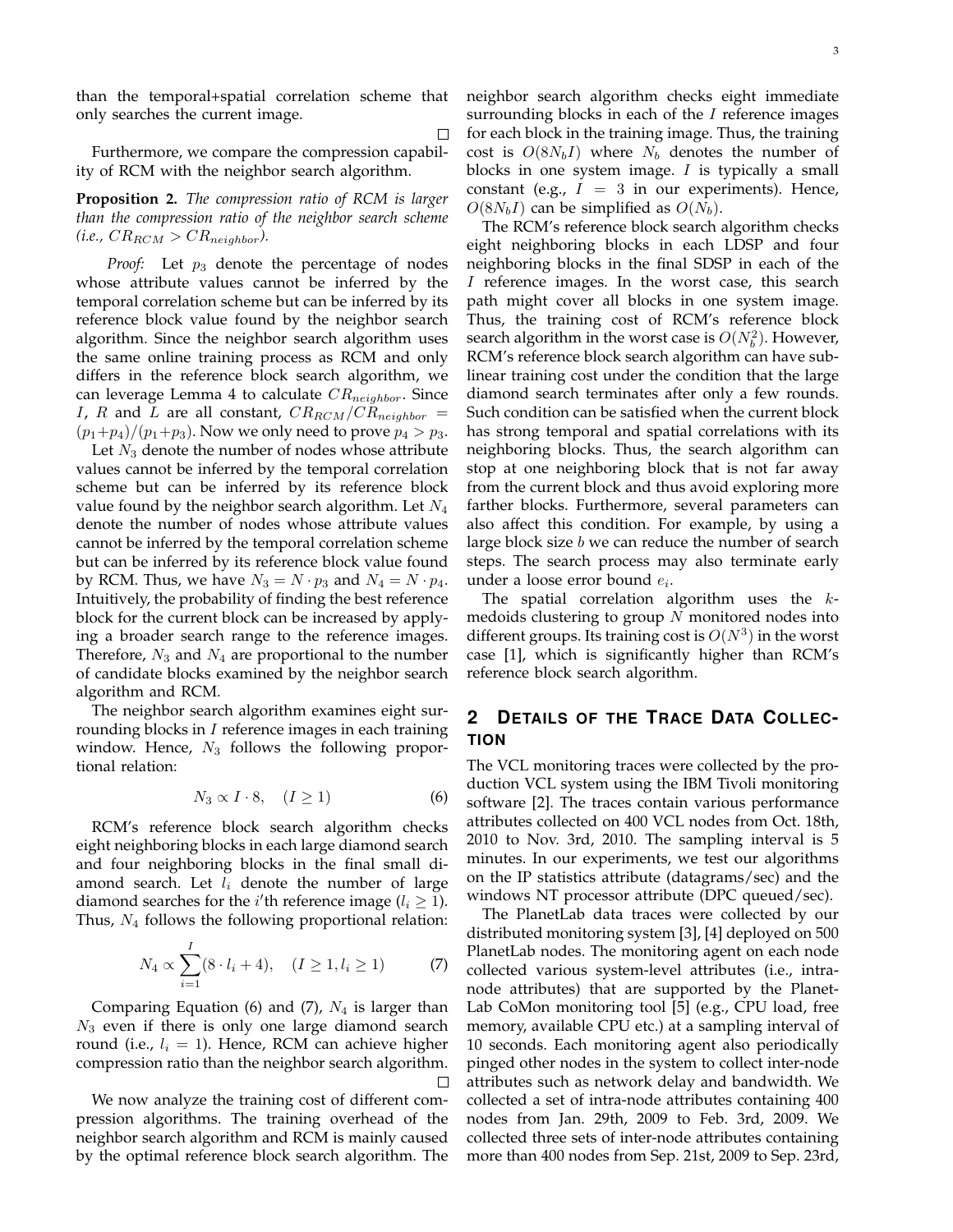

Fig. 12. Compression ratio comparison for the VCL NT Processor trace.



Fig. 13. Compression ratio comparison for the Planet-Lab CPU load trace.

2009, from Oct. 4th, 2009 to Oct. 6th, 2009 and from Nov. 5th, 2009 to Nov. 9th, 2009, respectively.

We got a small sample of real application workload trace data collected on a Google cluster [6]. The dataset contains normalized CPU and memory usage attributes for more than 30,000 different jobs, with a sampling interval of 5 minutes. We selected a subset of these jobs (i.e., 1296 jobs) that have larger variations in the raw data. We also assume that those jobs are executed on different hosts.

To test with inter-node attributes, we also used real Internet traffic matrices collected by previous research work from a transit network [7]. In this dataset, one traffic matrix was computed per 15 minutes for a period of four months.

#### **3 ADDITIONAL EXPERIMENTAL RESULTS**

## **3.1 Compression Comparison Without Host Failures**

Fig. 12 shows the compression results of the NT processor attribute (DPC Queued/sec). The results are consistent with the results of the IP statistics trace described in Fig. 9 of the main paper.

We then present the results of monitoring intranode attributes on the PlanetLab. Each monitoring attribute is sampled every 10 seconds and the whole trace lasts about six days. Fig. 13 shows the average compression results and the continuously sampled compression ratio values under the tight error bound



Fig. 14. Compression ratio comparison for the Planet-Lab free memory trace.



Fig. 15. Compression ratio comparison for the Google cluster CPU trace.

(0.01) for the PlanetLab CPU load attribute trace. Fig. 14 shows the average compression results and the continuously sampled compression ratio results for the PlanetLab free memory attribute trace. Different from the VCL datasets, the PlanetLab monitoring data are more stable with smaller CV. Thus, we can see that the PlanetLab monitoring data are much easier to compress with up to 70%-80% compression ratios. This is also the reason why the performance of all compression approaches are close. However, RCM and the temporal+spatial correlation algorithms still perform slightly better than the temporal correlation algorithm. We will show later that RCM has much lower overhead than the temporal+spatial correlation algorithm. Furthermore, RCM remains the best under tight error bounds (e.g., 0.01).

Next, we present the compression results for the memory and CPU usage datasets collected on a Google cluster. Google normalizes the original data using some secrete linear function for privacy protection. However, the normalized data preserve the statistical changing pattern of the original data. Fig. 15 shows the compression results for the CPU trace. Fig. 16 shows the compression results for the memory trace. Again, we observe that RCM consistently outperforms all the other algorithms.

Now we present the compression results for a PlanetLab inter-node delay dataset in Fig. 17. The size of this dataset (92GB) is much bigger than the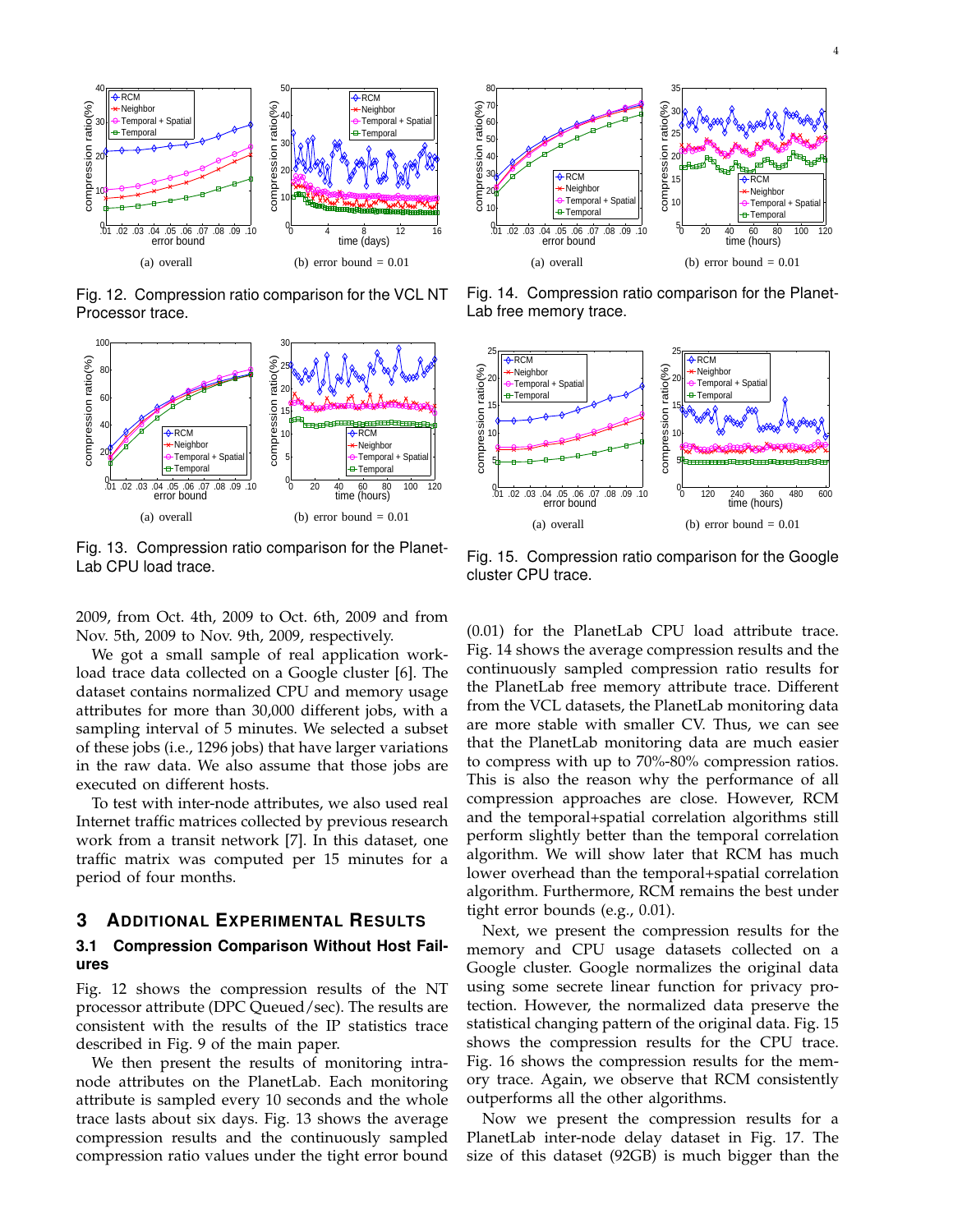

Fig. 16. Compression ratio comparison for the Google cluster memory trace.



Fig. 17. Compression ratio comparison for the Planet-Lab inter-node delay trace.



Fig. 18. Compression ratio comparison for the traffic matrices trace.



Fig. 19. Compression ratio comparison for the Google cluster memory trace under host failures.

other datasets. We observe that this dataset has the lowest CV and thus is easy to compress. RCM can achieve 88% compression ratio under a tight 0.01 error bound. We do not use the temporal+spatial correlation approach for this dataset since it is impractical to apply this approach due to its prohibitive overhead. In our experiment, the spatial correlation algorithm took six minutes while RCM only spent around 500 milliseconds for one training round, which is more than two orders of magnitude faster.

Finally, we present the compression results for another inter-node attribute trace, the Internet traffic matrices. The results are shown in Fig. 18. Again, we observe that the RCM consistently outperforms the other algorithms over different error bound settings. In Fig. 18(b), the fluctuating compression ratio curve of RCM indicates that RCM can dynamically discover the best reference blocks to maintain high compression ratios.

#### **3.2 Compression Comparison With Host Failures**

Fig. 19 shows the compression comparison results for the Google cluster memory usage trace with 10% and 30% host failures. We have similar observations to the Google cluster CPU usage trace described in Fig. 10 of the main paper.

We show the compression results for the first PlanetLab inter-node delay dataset in Fig. 20. Compared to the results of two intra-node Google cluster traces, we observe that the compression ratio improvement made by the backup reference blocks are less significant. The reason is that this data trace has less variations. As a result, attribute values are compressed by the last value prediction approach most of time. Our experiment statistics show that approximately 90% of the compression ratio is contributed by the last value prediction approach on average. Hence, the host failures have little impact to the compression ratio and the backup reference blocks are rarely used to replace any failed reference block.

#### **3.3 Sensitivity Studies**

We conduct sensitivity experiments to study the impact of different parameters (e.g., block size, training interval, the number of reference images, the number of training rounds) on the compression performance of RCM and the neighbor search algorithm. Table 3 shows the summarized results of all the intra-node attributes datasets. Table 4 shows the summarized results of all the inter-node attributes datasets. We report the average compression ratio results for all the datasets we tested. The optimal setting of each parameter setting is highlighted in bold.

First, block size  $b$  decides the granularity of the search algorithms. A larger block size can reduce the number of search steps and thus decrease the computational overhead. However, with coarser granularity, it will lead to less accurate block matching. In contrast,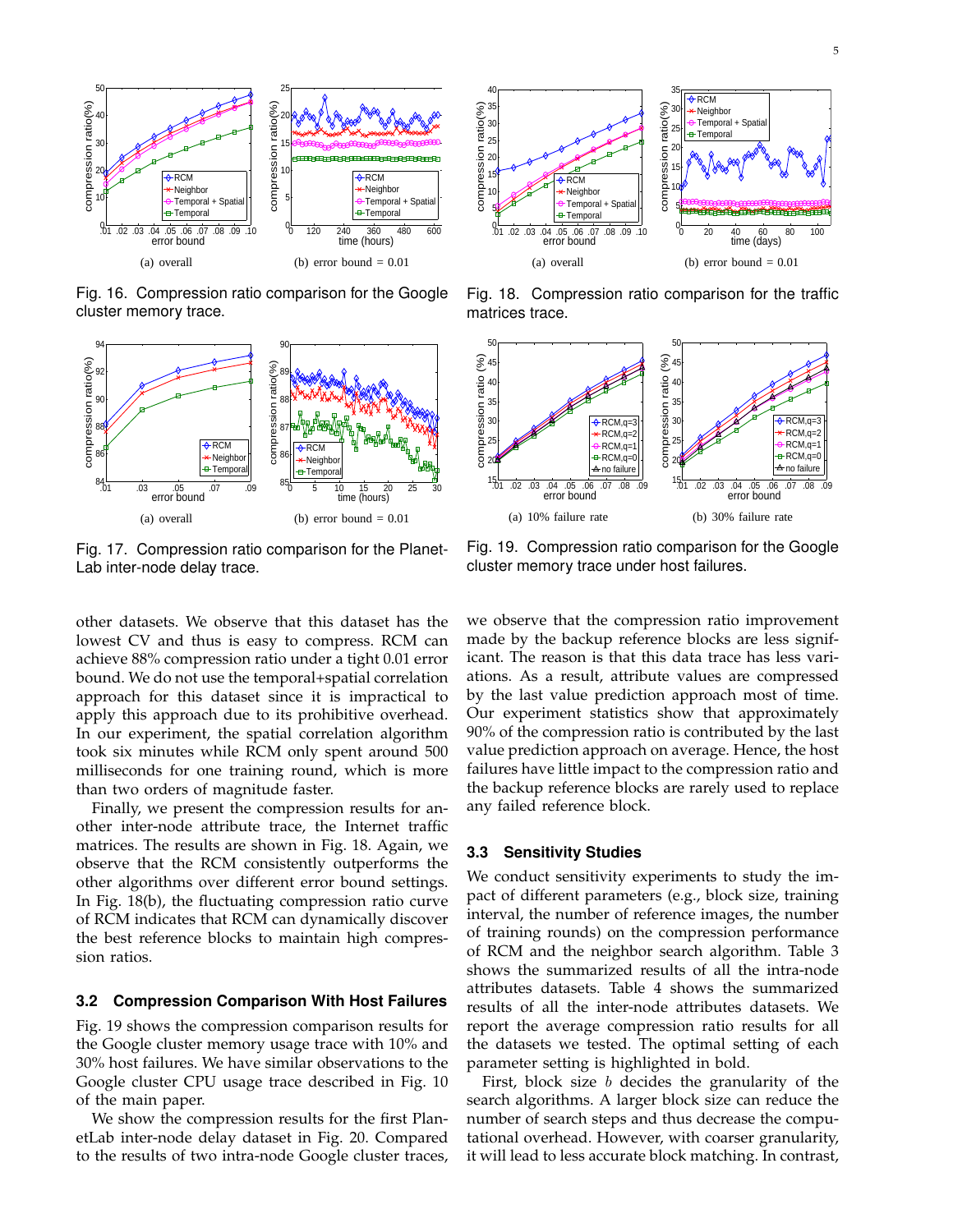

Fig. 20. Compression ratio comparison for the Planet-Lab inter-node delay trace under host failures.

TABLE 3 Sensitivity study summarization of all the intra-node attribute datasets.

| Error bound | 0.01     |            | 0.05     |            |
|-------------|----------|------------|----------|------------|
| Algorithms  | Neighbor | <b>RCM</b> | Neighbor | <b>RCM</b> |
| $b=2$       | 11.14    | 17.74      | 24.18    | 31.33      |
| $b=4$       | 12.97    | 20.28      | 28.30    | 34.02      |
| $b=6$       | 12.46    | 18.84      | 27.12    | 32.67      |
| 30 images   | 9.66     | 15.50      | 21.25    | 25.56      |
| 100 images  | 12.27    | 19.74      | 26.89    | 32.39      |
| 300 images  | 13.03    | 20.15      | 28.36    | 34.08      |
| 3000 images | 9.38     | 15.11      | 24.53    | 29.65      |
| $I=5, R=5$  | 12.87    | 20.29      | 28.06    | 33.85      |
| $I=3, R=3$  | 12.61    | 19.60      | 27.75    | 33.57      |
| $I=1, R=1$  | 12.35    | 18.88      | 27.41    | 33.23      |
| $M = K$     | 12.87    | 20.07      | 28.06    | 33.79      |
| M < K       | 12.35    | 19.74      | 27.17    | 33.10      |
| $M \ll K$   | 11.34    | 19.73      | 26.42    | 33.08      |

a smaller block size performs fine-grained search but has limited search range. It is also less robust to noises in the data (e.g., some transient similarities). We observe that RCM achieves the best compression performance when  $b$  is equal to 4.

Second, we evaluate the impact of training interval. We find that the length of training interval cannot be either too small or too large. On the one hand, a too small training interval exacerbates the "zerocompression"impact caused by the training phase. On the other hand, a too large training interval degrades the reference block effectiveness. We observe that a moderate length of training interval (i.e., 300 images) achieves the best compression performance.

Third, we test different combinations of the number of reference images  $I$  and the number of training rounds  $R$  in one training phase. Our results show that having more reference images and training rounds only brings marginal compression performance gains.

Fourth, we study the effect of different system image organizations for all the intra-node attributes. For a system image consisting of  $N$  nodes, we organize the image using different combinations of  $M$  and  $K$  $(M \cdot K = N)$ . We observe that the neighbor search

TABLE 4 Sensitivity study summarization of all the inter-node attribute datasets.

| Error bound | 0.01     |            | 0.05     |            |
|-------------|----------|------------|----------|------------|
| Algorithms  | Neighbor | <b>RCM</b> | Neighbor | <b>RCM</b> |
| $b=2$       | 39.42    | 45.49      | 46.08    | 52.98      |
| $b=4$       | 45.99    | 52.12      | 53.95    | 57.60      |
| $b=6$       | 44.11    | 48.33      | 51.70    | 55.29      |
| 30 images   | 34.03    | 40.09      | 40.46    | 43.20      |
| 100 images  | 43.23    | 51.12      | 51.14    | 54.72      |
| 300 images  | 45.99    | 52.12      | 53.95    | 57.60      |
| 3000 images | 33.11    | 39.09      | 46.64    | 50.11      |
| $I=5, R=5$  | 45.99    | 52.12      | 53.95    | 57.60      |
| $I=3, R=3$  | 45.05    | 50.29      | 53.38    | 57.02      |
| $I=1, R=1$  | 44.11    | 48.46      | 52.80    | 56.44      |

TABLE 5

System overhead comparison for compressing an intra-node Google cluster CPU usage trace containing 1296 hosts.

| Algorithm   | Memory | Training          | Compression                       |
|-------------|--------|-------------------|-----------------------------------|
| $RCM$ (q=3) | 8 MB   | $32\pm2.7$ ms     | $86 \pm 12.5 \text{ }\mu\text{s}$ |
| $RCM$ (q=2) | 8 MB   | $32 \pm 2.0$ ms   | $77\pm4.1 \text{ }\mu\text{s}$    |
| $RCM$ (q=1) | 8 MB   | $31\pm2.6$ ms     | $72 \pm 16.2 \text{ }\mu\text{s}$ |
| $RCM$ (q=0) | 8 MB   | $26 \pm 3.3$ ms   | $63\pm7.0 \text{ }\mu\text{s}$    |
| Neighbor    | 8 MB   | $14\pm1.0$ ms     | 57 $\pm$ 0.5 $\mu$ s              |
| Spatial     | 12 MB  | $198 \pm 17.0$ ms | $64\pm2.0 \text{ }\mu\text{s}$    |

algorithm achieves the highest compression ratio for square-shape images. In contrast, RCM is not sensitive to different image shapes since it has a more flexible search pattern than the neighbor search algorithm.

#### **3.4 Overhead Measurements**

Our overhead measurements were collected by running the trace-driven compression experiments on a desktop machine with Intel Core Duo CPU 2.4 GHz and 4GB RAM. Table 5 shows the results for compressing an intra-node Google cluster CPU usage trace that contains 1296 hosts. Table 6 shows the results for compressing a PlanetLab inter-node delay trace that contains 464 hosts. These two traces are the largest intra-node and inter-node attribute data traces that we have collected. For RCM and the neighbor search schemes, the training overhead includes the time of searching the best reference blocks during one training phase. For the spatial scheme, the training overhead includes the time of performing  $k$ -medoids clustering during one training phase. For all the schemes, the compression overhead includes the time of performing compression for one system image. We have several observations: 1) Both RCM and the neighbor search scheme have much lower training overhead than the spatial scheme. Specifically, RCM is several orders of magnitude faster than the spatial scheme for the PlanetLab inter-node monitoring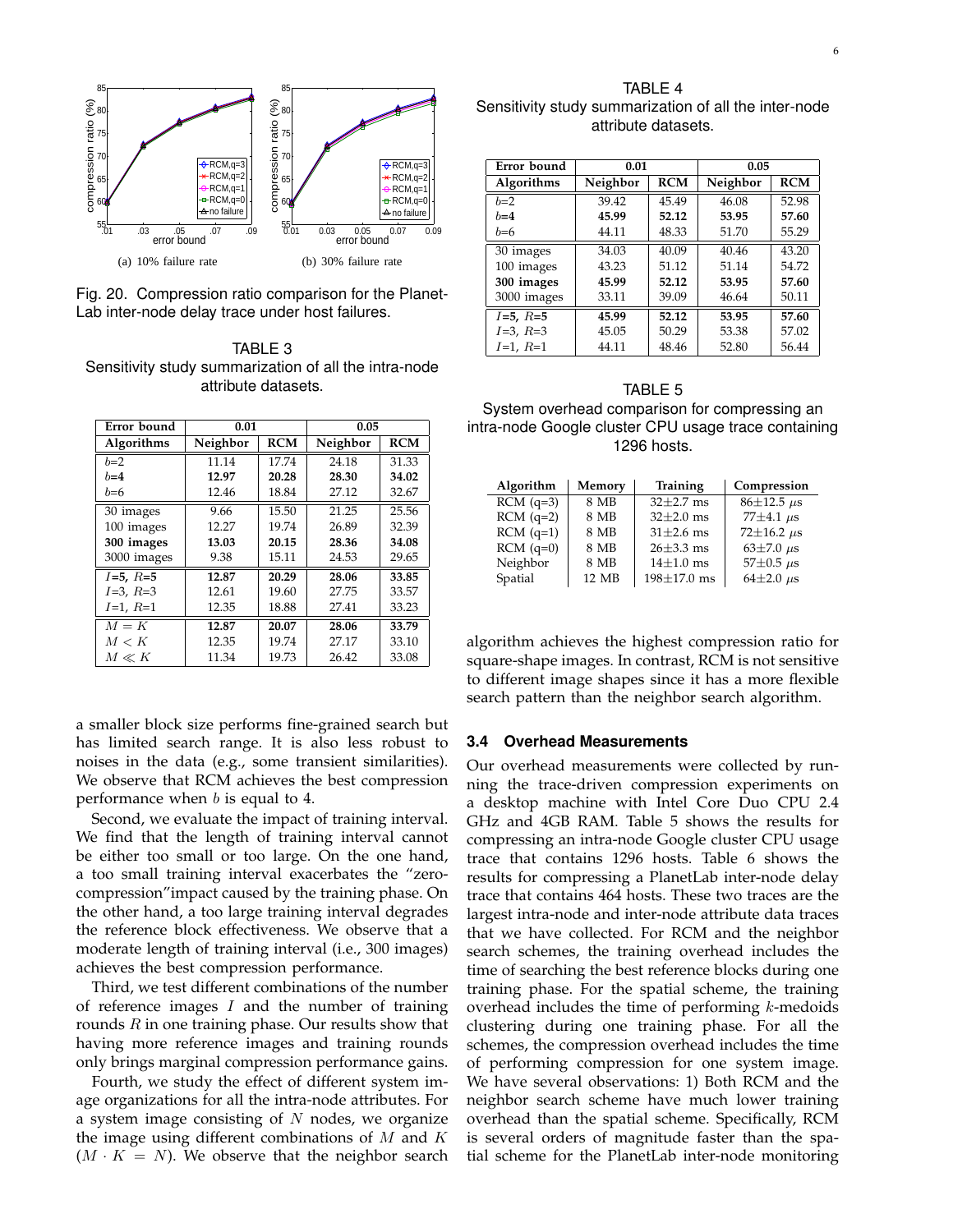## TABLE 6

System overhead comparison for compressing a PlanetLab inter-node delay trace containing 464 hosts.

| Algorithm   | Memory | <b>Training</b>     | Compression      |
|-------------|--------|---------------------|------------------|
| $RCM$ (q=3) | 34 MB  | $0.530 \pm 0.027$ s | $8.8 \pm 0.2$ ms |
| $RCM$ (q=2) | 34 MB  | $0.527 \pm 0.013$ s | $8.3 \pm 0.4$ ms |
| $RCM$ (q=1) | 34 MB  | $0.525 \pm 0.012$ s | $7.7 \pm 0.3$ ms |
| $RCM$ (q=0) | 34 MB  | $0.510 \pm 0.019$ s | $7.2 \pm 0.1$ ms |
| Neighbor    | 26 MB  | $0.474 \pm 0.019$ s | $6.7 \pm 0.5$ ms |
| Spatial     | 40 MB  | $300\pm17.0$ s      | $6.8 \pm 0.6$ ms |

data that collects about 212K samples per ten seconds. Thus, RCM is more scalable than the previous correlation-based schemes; 2) RCM incurs slightly more overhead than the neighbor search algorithm since it searches more candidate reference blocks; and 3) The backup reference blocks (i.e., when  $q > 0$ ) only introduce little extra training and compression overhead. We also observe that the memory consumption for all the schemes are small. We can see that RCM is light-weight, which makes it suitable for performing online monitoring data compression for large-scale hosting infrastructures.

The overhead of RCM is linear to the number of the attributes being tracked. For example, if we monitor 600 *intra-node* attributes, the training phase will take about 18 seconds while the compression will take about 42 milliseconds. If we monitor 10 *inter-node* attributes, the training phase will cost about 5 seconds while the compression will spend about 70 milliseconds. Note that those computation time results are measured using our currently unoptimized implementation of RCM and a low-end desktop PC. We can further accelerate the training time and compression time by optimizing the implementation of RCM and using more powerful server machines.

## **4 ADDITIONAL RELATED WORK**

Distributed system monitoring have been extensively studied before. A major challenge of building largescale distributed monitoring systems is the scalability concern. Some approaches employ specific monitoring structure to achieve scalable distributed monitoring, such as the peer-to-peer structure used by Astrolabe [8] and the hierarchical structure used by SDIMS [9], Mercury [10] and Ganglia [11]. Other approaches trade information coverage or precision for lower monitoring cost. InfoEye [3] achieves minimum monitoring overhead at the cost of losing information coverage since only a subset of monitored attributes that satisfy the latest statistical conditions will be pushed to the management node. STAR [12] proposes a self-tuning algorithm that adaptively sets precision constraints to bound the numerical error in query results. In contrast, we solve the scalability problem by applying online data compression techniques on

live monitoring streams to reduce the monitoring cost. RCM does not enforce any specific structure to the monitored infrastructure, which makes it easier to be deployed in different hosting infrastructures. RCM can achieve fine-grained and complete monitoring with only negligible information precision loss within a pre-defined error bound.

Compression techniques have been extensively studied in video coding applications [13]. RCM is inspired by the video compression technique that encodes large video data at the source, transmits the compressed video data for lower communication cost, and then decodes the compressed data at the receiver to reconstruct the original data. However, our work addresses a set of new challenges since our source data are distributed on different hosts that can experience transient or persistent failures. Offline data compression has also been well studied. For example, LZW and Deflate algorithm are widely used by data compression tools such as gzip. VPC3 [14] is an offline trace compression algorithm for large log files. Different from those offline compression schemes that can only be applied after the data have been reported to the management node, RCM performs online compression over live monitoring data streams during monitoring runtime. Thus, RCM can reduce the endsystem resource and network bandwidth consumption on both worker nodes and management nodes. Flight data recorder [15] is an online system call tracing tool with system call compression support. In contrast, our work focuses on the online compression of dynamic system attributes.

### **REFERENCES**

- [1] J. Han and M. Kamber, *Data Mining: Concepts and Techniques*. Morgan Kaufmann, 2000.
- [2] "IBM Tivoli Monitoring software," http://www-01.ibm.com/software/tivoli/.
- [3] J. Liang, X. Gu, and K. Nahrstedt, "Self-Configuring Information Management for Large-Scale Service Overlays," in *Proc. of INFOCOM*, 2007.
- [4] Y. Zhao, Y. Tan, Z. Gong, X. Gu, and M. Wamboldt, "Self-Correlating Predictive Information Tracking for Large-Scale Production Systems," in *Proc. of ICAC*, 2009.
- [5] "CoMon," http://comon.cs.princeton.edu/.
- [6] "Google Cluster Data," http://googleresearch.blogspot.com /2010/01/google-cluster-data.html.
- [7] S. Uhlig, B. Quoitin, J. Lepropre, and S. Balon, "Providing Public Intradomain Traffic Matrices to the Research Community", *Computer Communication Review*, vol. 36, no. 1, pp. 83–86, 2006.
- [8] R. Van Renesse, K. P. Birman, and W. Vogels, "Astrolabe: A Robust and Scalable Technology for Distributed System Monitoring, Management, and Data Mining," *ACM Trans. Comput. Syst.*, vol. 21, no. 2, pp. 164–206, 2003.
- P. Yalagandula and M. Dahlin, "A Scalable Distributed Information Management System," in *Proc. of SIGCOMM 2004*, Aug. 2004.
- [10] A. R. Bharambe, M. Agrawal, and S. Seshan, "Mercury: Supporting Scalable Multi-Attribute Range Queries," in *Proc. of SIGCOMM*, 2004.
- [11] M. L. Massie, B. N. Chun, and D. E. Culler, "The ganglia distributed monitoring system: design, implementation, and experience," *Parallel Computing*, vol. 30, no. 7, pp. 817 – 840, 2004.